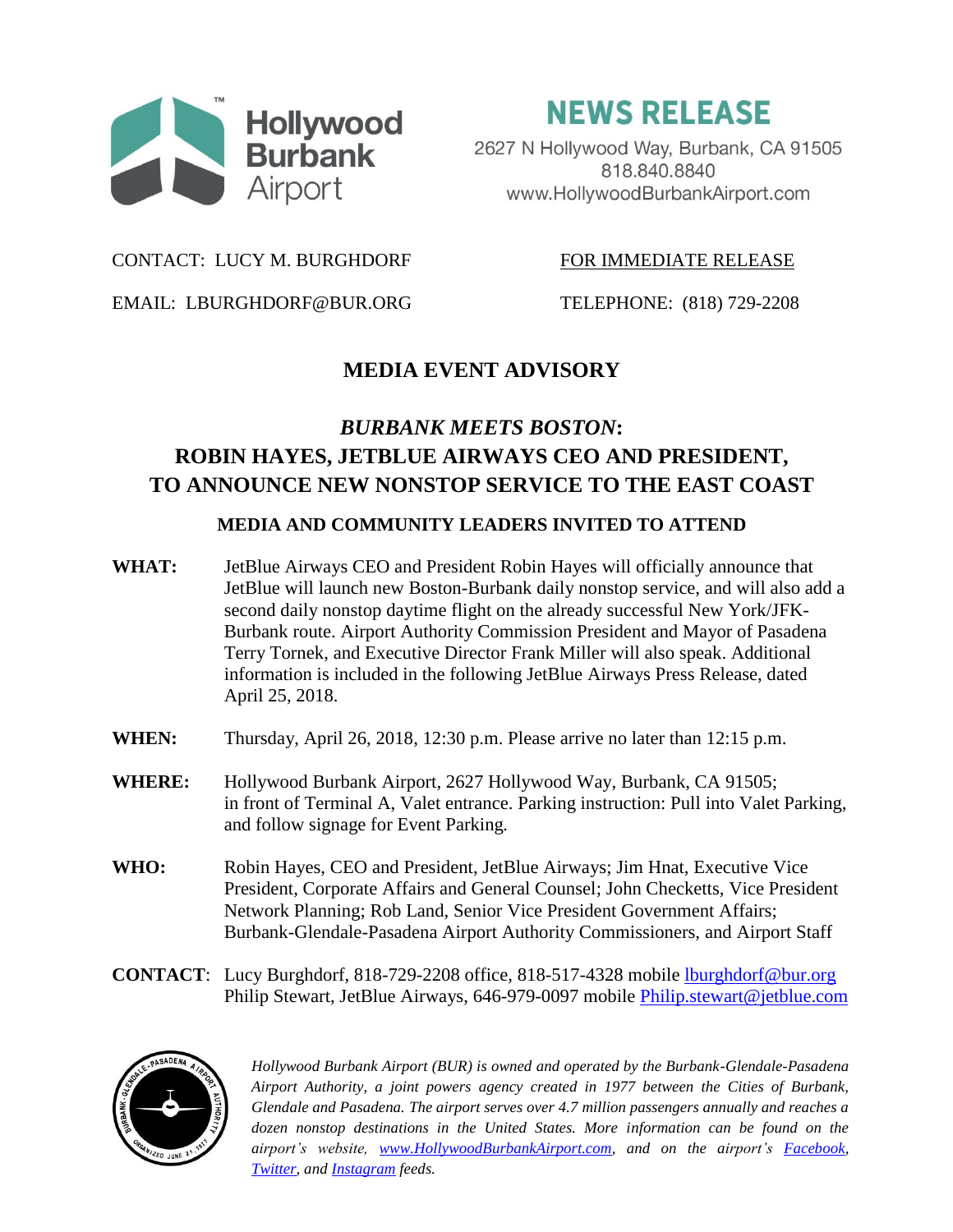

# **JetBlue Adds New Cities and Routes as It Advances West Coast Strategy**

*Ontario, Calif., Steamboat Springs, Colo., and Bozeman, Mont., Set to Open This Year*

*Airline Increases Coast-to-Coast Flying as Customers Respond to Fewer Competitive Choices and JetBlue's Leading Onboard Experience*

*Refinement to Long Beach Schedule Positions Airline for Success in Greater Los Angeles, With Service in Four Metro Airports*

**NEW YORK (April 25, 2018)** – JetBlue (NASDAQ: JBLU) today announced it is advancing its West Coast strategy following its successful Mint® expansion in new markets like San Diego, Las Vegas and Seattle over the past year. The latest series of network enhancements is designed to better meet the needs of coast-to-coast travelers facing limited competition and – with the most legroom in coach, unlimited free snacks and complimentary Fly-Fi high-speed Internet, live television and movies – plays to JetBlue's strength as a favorite choice for transcontinental travel.

The enhancements bring a number of schedule changes in 2018:

- Launching JetBlue service in Ontario, Calif., Steamboat Springs, Colo., and Bozeman, Mont.
- Refining its Long Beach, Calif. schedule to better meet the needs of the market
- Increasing service in Burbank, Calif.
- Adding frequencies on popular cross-country routes.
- Expanding seasonal service in Palm Springs, Calif., along with Mint for the holiday season.

In addition to supporting the airline's West Coast strategy, the schedule enhancements grow the number of nonstop choices in JetBlue's New York, Boston and Fort Lauderdale focus cities.

"We continue to focus on leveraging the popularity of our transcon service, which is producing excellent results for our business," said Marty St. George, executive vice president, commercial and planning, JetBlue. "As we advance our West Coast strategy, we are bringing more flying options that our customers want and are growing our brand in hot new destinations that are thrilled to have JetBlue as a new option for travel."

Earlier this week, as part of its broader West Coast strategy, JetBlue also [announced](http://www.mediaroom.jetblue.com/investor-relations/press-releases/2018/04-23-2018-172943269) a first-ofits-kind codeshare partnership with JetSuiteX, which provides JetBlue customers with access to flights operated by the semi-private charter company on a variety of West Coast routes.

#### **Get Onboard in Ontario, Calif.**

JetBlue will expand its L.A.-metro service with new nonstop flights between Ontario International Airport (ONT) and New York's John F. Kennedy International Airport (JFK). JetBlue, already a leader in transcontinental travel, will be the only airline to offer nonstop service to the East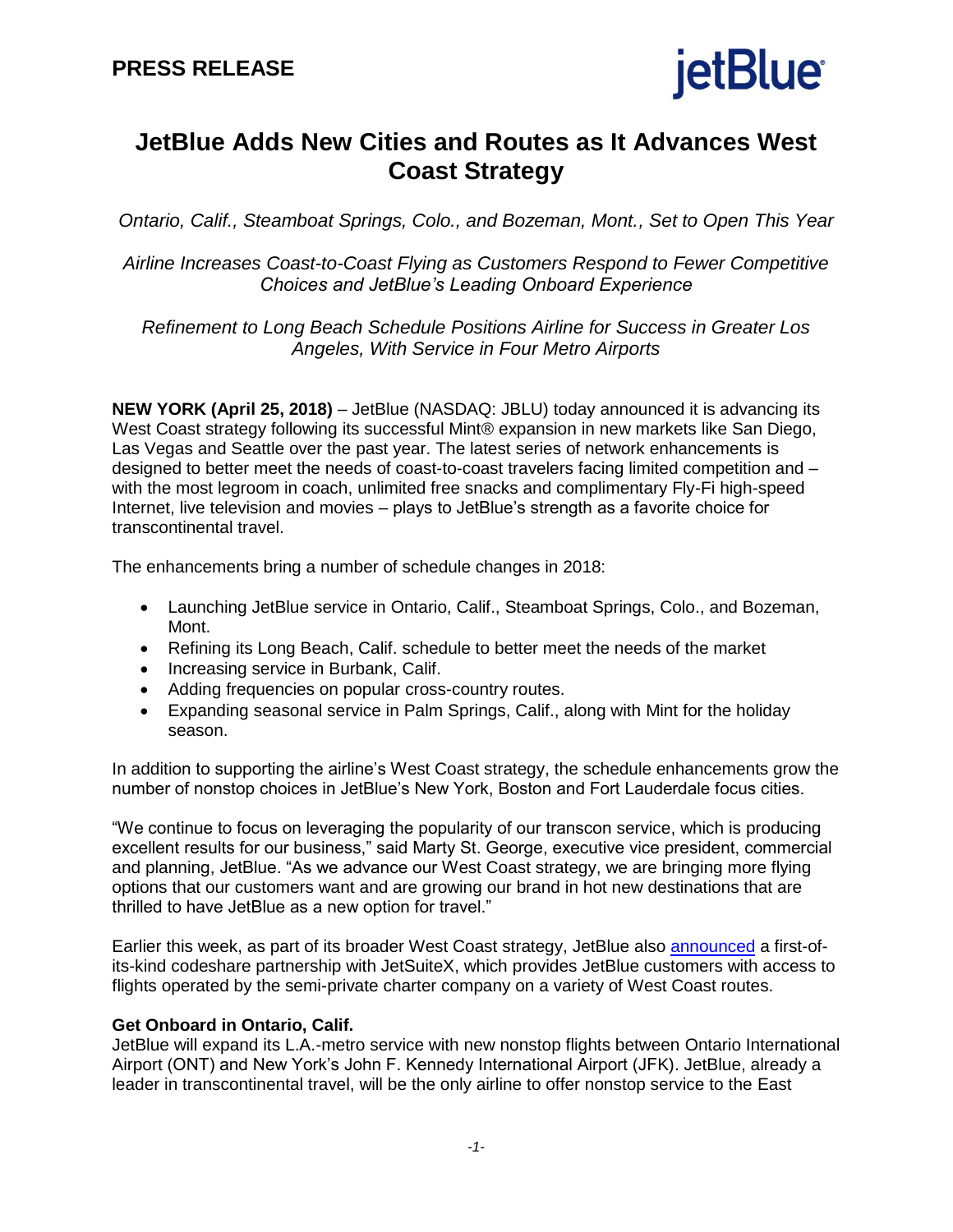# **jetBlue**

Coast from Ontario. Service begins September 5, 2018 and Ontario will be the 73<sup>rd</sup> nonstop JetBlue destination from New York-JFK. Seats are on sale today starting at \$99 one way (a).

Ontario International Airport will become the tenth airport served in California by JetBlue and serves some six million people in San Bernardino and Riverside counties, as well as portions of Orange and Los Angeles counties. The Inland Empire has become one of the fastest growing metro areas in Southern California due to its affordable home prices, new construction, and a growing nightlife and cultural scene. The San Bernardino-Riverside-Ontario metro area is on track to grow by some two million people over the next three decades and Ontario International Airport has demonstrated it is committed to supporting that growth.

"The question we get most often is 'when might JetBlue come to Ontario?' So we are thrilled to say that that day has come," said Alan D. Wapner, president, Ontario International Airport Authority. "JetBlue's confidence in ONT as a gateway airport able to provide first-rate facilities and services is well-placed. We promise we won't let them down."

JetBlue previously served Ontario between 2000 and 2008 and is returning a decade later, encouraged by the surge in customer demand in the Inland Empire, as well as the airport's leadership position on smart growth in Southern California. Ontario was originally JetBlue's sixth overall destination and the very first on the West Coast.

#### **Daily Schedule between New York (JFK) and Ontario (ONT) Beginning September 5, 2018**

| JFK-ONT Flight #355       | <b>ONT-JFK Flight #354</b>     |
|---------------------------|--------------------------------|
| $7:12$ p.m. $-10:39$ p.m. | 11:59 p.m. $-8:24$ a.m. $(+1)$ |

#### **Three New Routes in Steamboat Springs, Colo.**

JetBlue will launch new, seasonal service in Steamboat Springs with three nonstop routes connecting the internationally-known resort destination with three of the airline's focus cities. JetBlue flights between Steamboat and Boston Logan International Airport (BOS), Fort Lauderdale-Hollywood International Airport (FLL) and Long Beach Airport (LGB) will begin December 15, 2018. JetBlue will be the only airline to fly nonstop from Steamboat to both Boston and South Florida.

JetBlue will operate at Steamboat/Hayden Airport (HDN), just 30 minutes from downtown Steamboat Springs. Steamboat's unique mix of Champagne Powder®, cowboy boots and friendly locals lends an inviting, laid back atmosphere to the historic Colorado resort town, where western heritage meets abundant outdoor adventure.

"Recognizing the popularity of Steamboat as a destination for guests in New England and south Florida, the resort is thrilled to partner with JetBlue to provide nonstop access for skiers and riders in these markets, as well as Long Beach for West Coast vacationers," said Rob Perlman, president and COO of Steamboat Ski & Resort Corp. "With these additional flights, Steamboat boasts the most robust winter air program of any mountain resort community in North America."

Seats on all three new Steamboat Springs routes are on sale starting today starting at \$149 from Boston, \$159 from Fort Lauderdale and \$129 from Long Beach one way (b).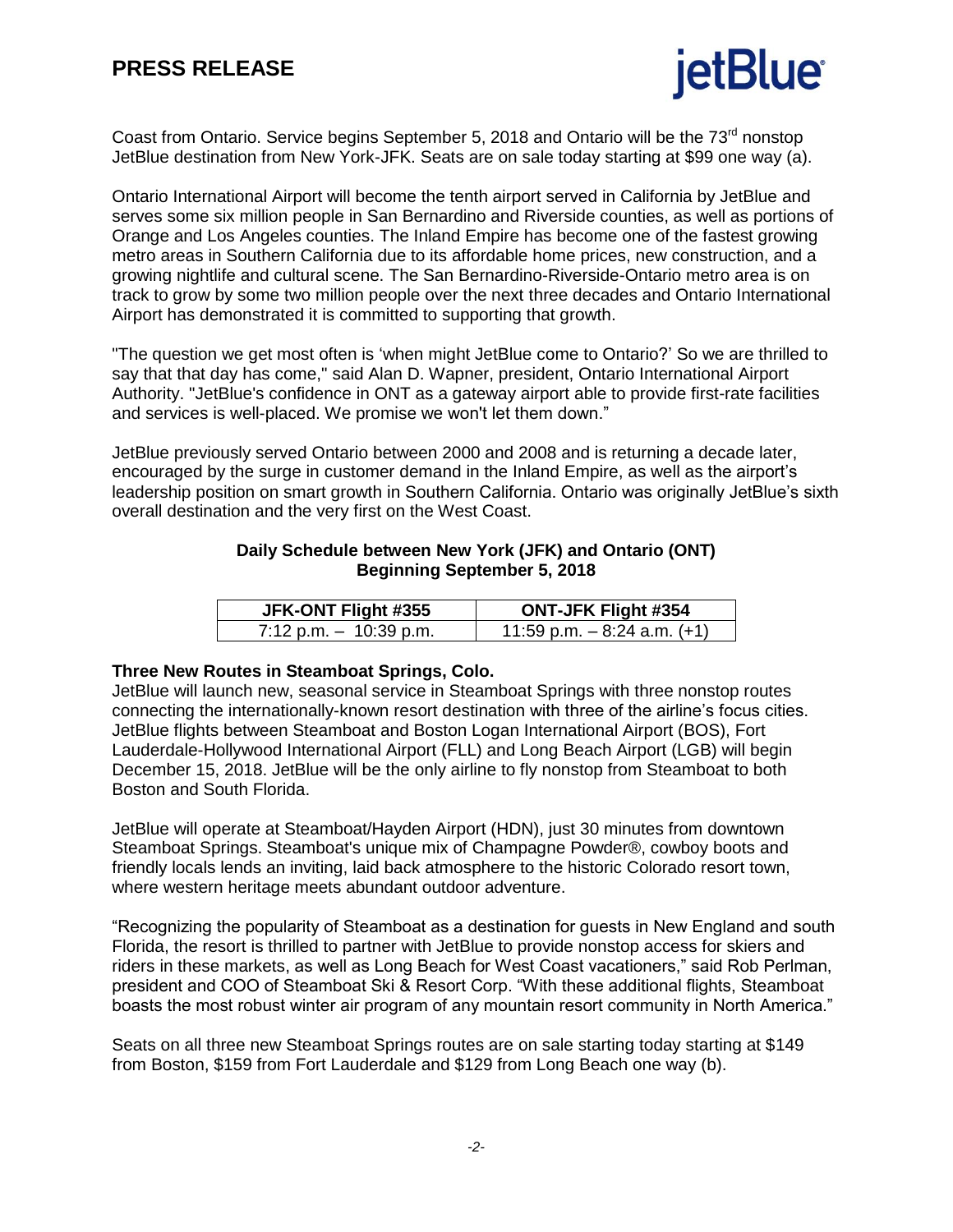

**Schedule between Boston (BOS) and Steamboat/Hayden (HDN) Wednesdays & Saturdays; Beginning December 15, 2018**

| <b>BOS-HDN Flight #1227</b> | HDN-BOS Flight #1228   |
|-----------------------------|------------------------|
| $9:14$ a.m. $-12:16$ p.m.   | 1:11 p.m. $-7:17$ p.m. |

**Schedule between Fort Lauderdale (FLL) and Steamboat/Hayden (HDN) Saturdays; Beginning December 15, 2018**

| <b>FLL-HDN Flight #45</b> | <b>HDN-FLL Flight #48</b> |
|---------------------------|---------------------------|
| $7:31$ a.m. $-10:27$ a.m. | 11:22 $a.m. - 5:20$ p.m.  |

**Schedule between Long Beach (LGB) and Steamboat/Hayden (HDN) Wednesdays & Saturdays; Beginning December 15, 2018**

| <b>LGB-HDN Flight #820</b> | <b>HDN-LGB Flight #821</b> |
|----------------------------|----------------------------|
| 11:14 a.m. $-2:15$ p.m.    | $3:00$ p.m. $-4:14$ p.m.   |

#### **JetBlue Meets Montana**

JetBlue will also grow further in the western U.S. with its first-ever scheduled service in Montana. The airline will operate seasonal flights between Bozeman Yellowstone International Airport (BZN) and Long Beach beginning December 13, 2018. Seats are on sale today starting at \$139 one way (c).

Bozeman Yellowstone International Airport is among the busiest airports in the Northwest with more than 1.2 million travelers using the facility every year. It is the airport of choice for travelers bound for Bozeman, Big Sky and Southwest Montana, and serves as the year-round gateway to two Yellowstone National Park entrances.

"We are excited to see JetBlue bring their fantastic brand to Montana with the addition of service between Bozeman and Long Beach," said Scott Humphrey, Deputy Airport Director.

#### **Schedule between Long Beach (LGB) and Bozeman (BZN) Thursdays & Sundays; Beginning December 13, 2018**

| <b>LGB-BZN Flight #10</b> | <b>BZN-LGB Flight #9</b> |
|---------------------------|--------------------------|
| 10:48 a.m. $-$ 2:27 p.m.  | $3:12$ p.m. $-4:51$ p.m. |

#### **Burbank Meets Boston**

JetBlue will also add service at Hollywood Burbank Airport, where it has operated since 2005. JetBlue, already the only airline to offer cross-country service in Burbank, will add a second northeast destination with nonstop flights to Boston. JetBlue offers more nonstop routes between the Golden State and New England than any other airline.

Hollywood Burbank Airport is approximately 12 miles north of Downtown Los Angeles and is conveniently located near many of L.A.'s most popular tourist destinations, as well as attractions in nearby Glendale and Pasadena. Burbank has become an increasingly attractive Southern California gateway, experiencing double-digit percentage gains in travelers utilizing the convenient terminal over the past year.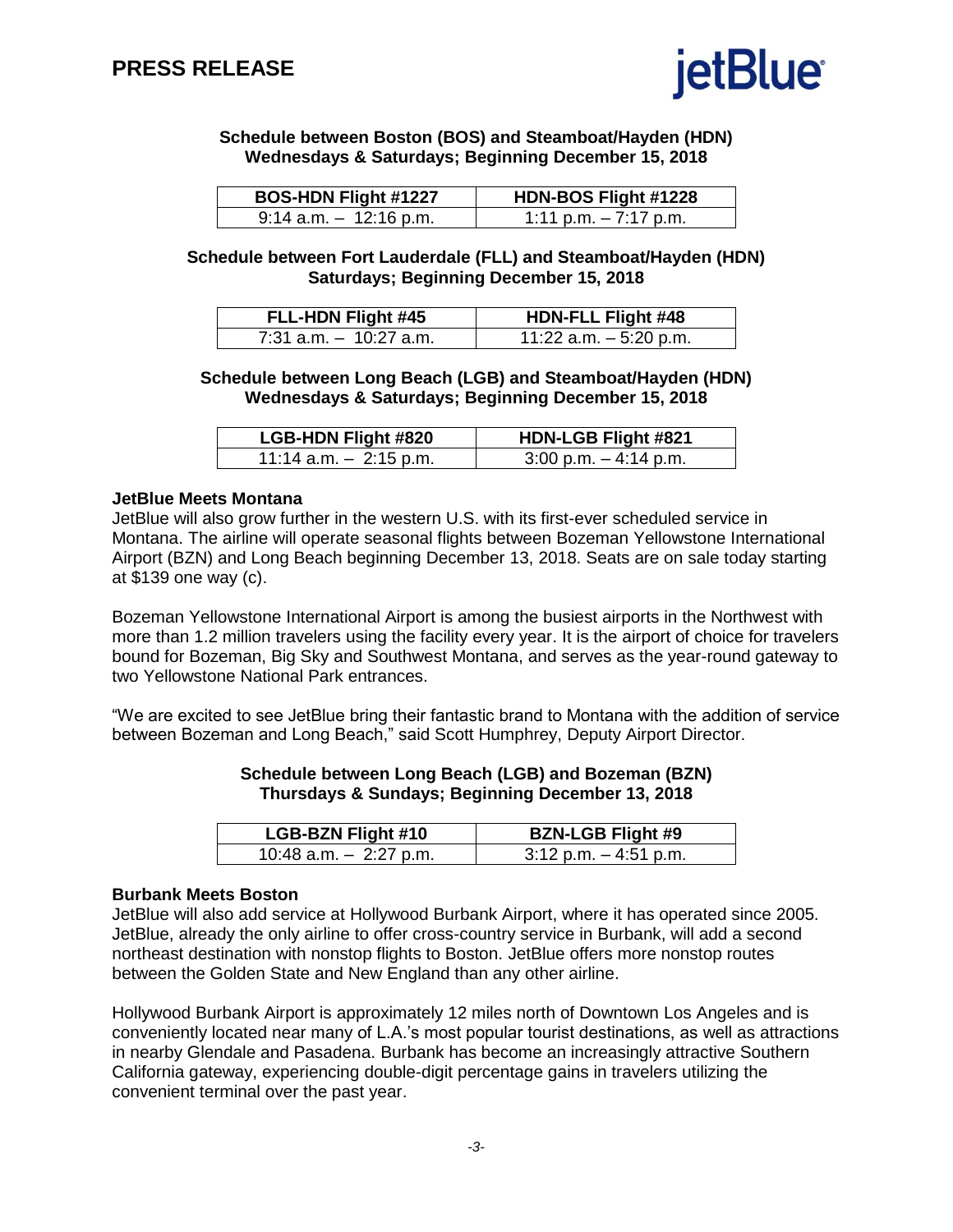

Seats on the new Boston-Burbank route are on sale today starting at \$139 (d).

#### **Daily Schedule between Boston (BOS) and Burbank (BUR) Beginning September 5, 2018**

| <b>BOS-BUR Flight #2339</b> | <b>BUR-BOS Flight #2338</b>     |
|-----------------------------|---------------------------------|
| $3:28$ p.m. $-6:48$ p.m.    | $8:08$ p.m. $-4:40$ a.m. $(+1)$ |

#### **In It For The Long Haul**

JetBlue will also boost frequencies on several popular cross-country routes in California and beyond. In Burbank, JetBlue will build on the success of its existing New York-JFK flight with the addition of a second daily nonstop roundtrip on the route. The added New York-JFK flight will give customers on both ends of the transcon routes new daylight travel choices.

"We are pleased that JetBlue is renewing its commitment to Burbank by adding new nonstop daily service to Boston, and a second daily nonstop Burbank-New York-JFK flight," said Frank Miller, executive director, Hollywood Burbank Airport. "This new service provides our passengers with more direct routes to popular East Coast destinations as well as East Coast passengers with additional nonstop service to Burbank, California, the media capital of the world."

#### **Daily Schedule between New York (JFK) and Burbank (BUR) Beginning September 5, 2018**

| JFK-BUR Flight #2359      | <b>BUR-JFK Flight #2358</b>     |
|---------------------------|---------------------------------|
| $7:43$ a.m. $-10:51$ a.m. | 11:41 a.m. $-8:05$ p.m.         |
|                           |                                 |
| JFK-BUR Flight #359       | <b>BUR-JFK Flight #358</b>      |
| 5:23 p.m. $-8:39$ p.m.    | $9:59$ p.m. $-6:26$ a.m. $(+1)$ |

Similarly, JetBlue will add a second daily flight between Boston and Long Beach beginning September 5, 2018. The new Boston addition will also operate as a daylight flight in both directions and provide a new choice for customers traveling between New England and Southern California.

#### **Daily Schedule between Boston (BOS) and Long Beach (LGB) Beginning September 5, 2018**

| <b>BOS-LGB Flight #2405</b> | LGB-BOS Flight #2404            |
|-----------------------------|---------------------------------|
| $9:16$ a.m. $-12:35$ p.m.   | $9:58$ a.m. $-6:28$ p.m.        |
|                             |                                 |
| <b>BOS-LGB Flight #405</b>  | <b>LGB-BOS Flight #504</b>      |
| 6:13 p.m. $-9:33$ p.m.      | $9:35$ p.m. $-6:02$ a.m. $(+1)$ |

Elsewhere in the west, JetBlue is adding a second daily frequency between New York-JFK and Salt Lake City International Airport (SLC). Scheduled as a daylight flight in both directions, this expanded service will also provide a valuable link between the airline's home in New York and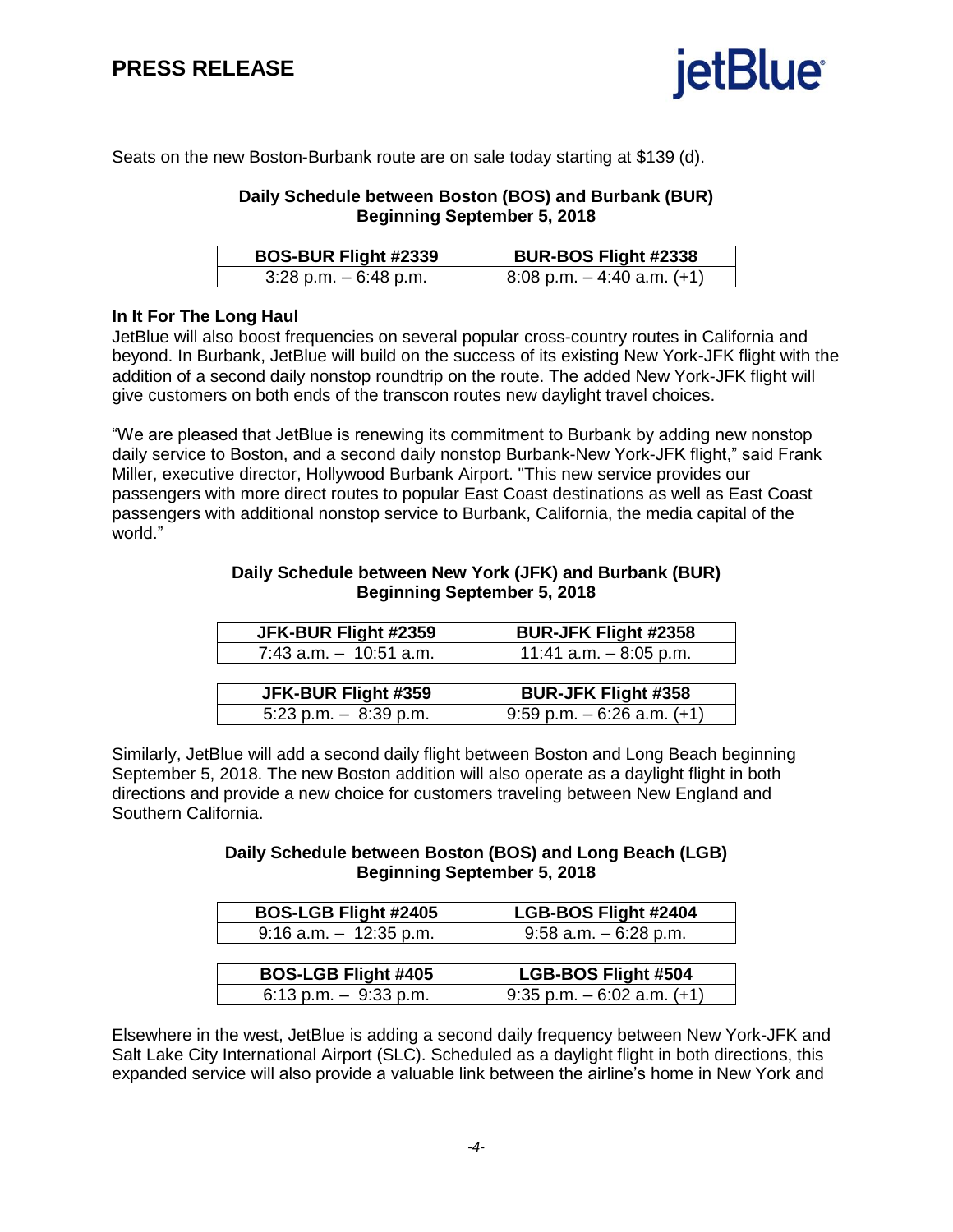

its Salt Lake Support Center (SSC). The SSC is home to nearly 2,500 customer support crewmembers.

#### **Daily Schedule between New York (JFK) and Salt Lake City (SLC) Beginning September 5, 2018**

| JFK-SLC Flight #871       | <b>SLC-JFK Flight #872</b> |
|---------------------------|----------------------------|
| $9:29$ a.m. $-12:57$ p.m. | $2:00$ p.m. $-8:27$ p.m.   |
|                           |                            |
| JFK-SLC Flight #71        | <b>SLC-JFK Flight #72</b>  |

7:07 p.m.  $-10:28$  p.m.  $\vert$  11:18 p.m.  $-5:44$  a.m. (+1)

#### **Long Beach**

In addition to adding Steamboat Springs and Bozeman flights in Long Beach, as well as introducing daylight Boston service, JetBlue will also adjust schedules at Long Beach Airport to better meet the needs of the market, offering up to 23 daily flights, which is in line with service levels offered by JetBlue in 2016.

JetBlue will revise flight frequencies on the following Long Beach routes starting September 5, 2018:

- Las Vegas' McCarran International Airport (LAS) Three times daily service.
- Oakland International Airport (OAK) Twice daily service.
- Portland International Airport (PDX) Once daily service.
- Salt Lake City International Airport (SLC) Up to three times daily service.
- San Francisco International Airport (SFO) Twice daily service.
- San José International Airport (SJC) Twice daily service.
- Seattle–Tacoma International Airport (SEA) Once daily service.

JetBlue will continue to offer its current frequencies of nonstop service between Long Beach and New York-JFK, Fort Lauderdale-Hollywood International Airport (FLL), Austin–Bergstrom International Airport (AUS), Reno–Tahoe International Airport (RNO) and Sacramento International Airport (SMF).

"Revising our schedule allows us to offer customers new destinations, capitalize on our leadership position in transcontinental flying and advance our margin commitments in Long Beach where certain flying constraints have created challenges," said St. George.

#### **Palm Springs Season + More Mint**

JetBlue is returning to Palm Springs for its fourth season with an expanded flying schedule, plus the airline's premium Mint service during the peak December and January travel days. Flights between Palm Springs International Airport (PSP) and New York-JFK will resume this fall on October 10, 2018.

JetBlue service will initially operate four times per week – more than ever before for the early portion of the season – then expand to daily service in mid-December. JetBlue is the only airline to offer daily nonstop service between Palm Springs and the East Coast.

JetBlue's Mint flights will be offered for the second year in Palm Springs between December 20, 2018 and January 3, 2019. Mint flights will operate on a daylight schedule in both directions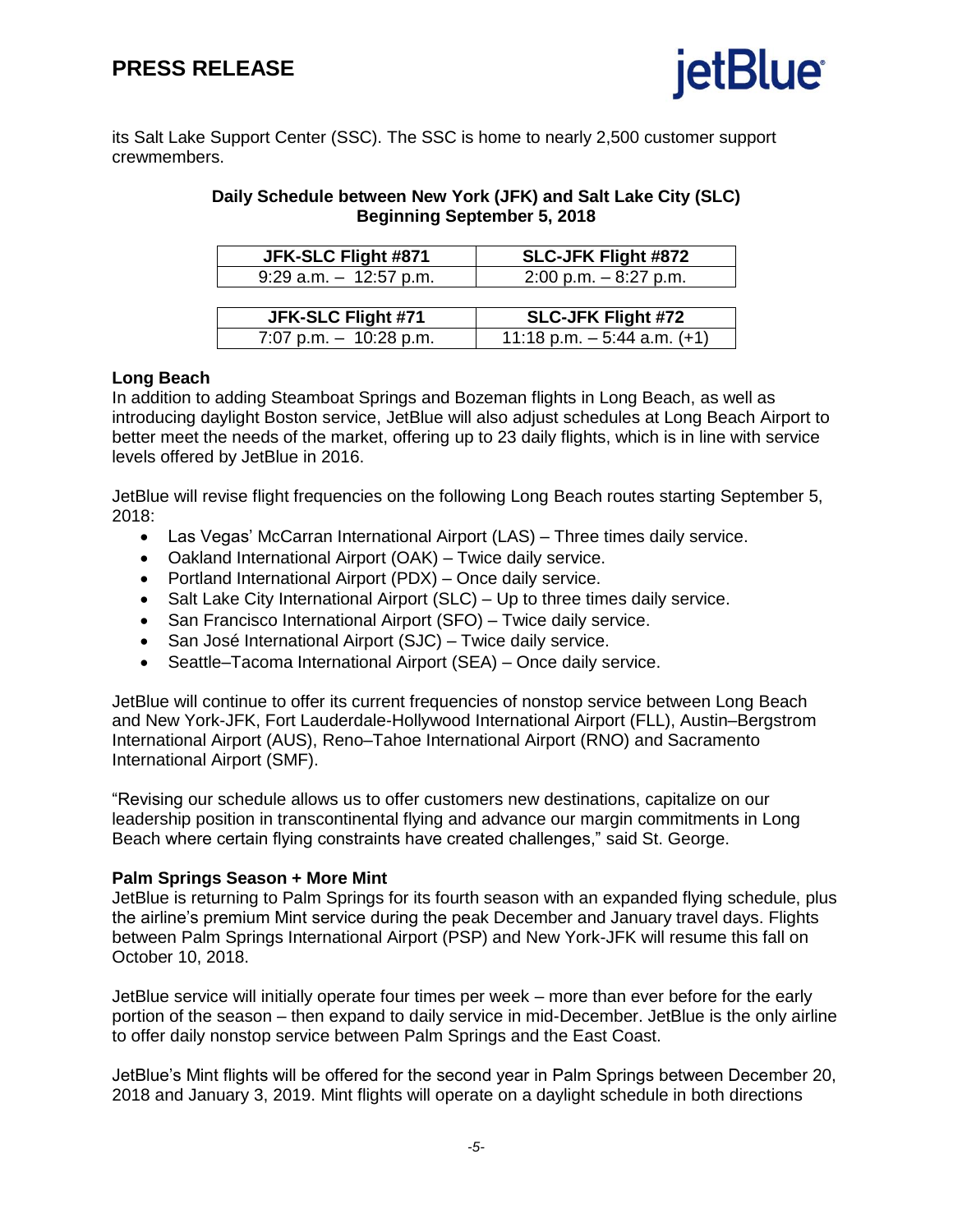

during the 14-day holiday peak. JetBlue Mint offers a completely rethought design and a more personal approach to service, featuring exceptional hospitality from specially trained crewmembers, lie-flat seating, tapas-style menu by New York City restaurant Saxon + Parole, fresh espresso and exclusive amenity kits by Hayward and Hopper.

"For a fourth season, JetBlue will be bringing easy, nonstop access for our East Coast travelers, delivering visitors to our oasis feeling relaxed and pampered and ready to enjoy our perfect weather, outdoor adventure, world-class events and more," said Scott White, President & CEO of the Greater Palm Springs Convention & Visitors Bureau. "JetBlue's continued commitment to successful Mint premium experience during this important flight period underscores the personalized service and luxury that defines both the airline and the visitor experience in Greater Palm Springs."

#### **Schedule between New York-JFK (JFK) and Palm Springs (PSP) Beginning October 10, 2018**

| JFK – PSP Flight #149    | PSP – JFK Flight #150         |
|--------------------------|-------------------------------|
| $5:42$ p.m. $-8:55$ p.m. | $9:45$ p.m. $-5:40$ a.m. (+1) |

#### **Mint Schedule between New York-JFK (JFK) and Palm Springs (PSP) December 20, 2018 – January 3, 2019**

| JFK - PSP Flight #149     | PSP – JFK Flight #150     |
|---------------------------|---------------------------|
| $9:25$ a.m. $-12:39$ p.m. | $2:00$ p.m. $-10:04$ p.m. |

#### **Best in Cross-Country Comfort**

JetBlue will operate all new flights – with the exception of Palm Springs Mint service – using its Airbus A320 aircraft offering the airline's award-winning service featuring the most legroom in coach (e); free Fly-Fi, the fastest broadband internet in the sky (f); complimentary and unlimited name-brand snacks and soft drinks; free, live DIRECTV® programming and 100+ channels of SiriusXM® radio at every seat.

Palm Springs Mint flights will be operated using JetBlue's new Airbus A321 with Mint aircraft featuring the airline's new core experience for customers seated throughout the entire aircraft. Highlights of the A321 core interior include 10-inch television screens offering free entertainment, comfortable seats with the most legroom in coach and power outlets accessible to all customers.

JetBlue has positioned itself as the cross-country leader among U.S. airlines and serves more cities in California with nonstop service to both New York and Boston than any other airline. Transcontinental flights now make up roughly 15% of all JetBlue flying and have accounted for increased profitability for the airline.

Additionally, JetBlue has also grown its industry-leading Mint flights at Los Angeles International Airport (LAX) and San Francisco, and recently introduced the premium flights to new western markets including San Diego, Las Vegas, Palm Springs and Seattle.

#### **About JetBlue Airways**

JetBlue is New York's Hometown Airline®, and a leading carrier in Boston, Fort Lauderdale-Hollywood, Los Angeles (Long Beach), Orlando, and San Juan. JetBlue carries more than 40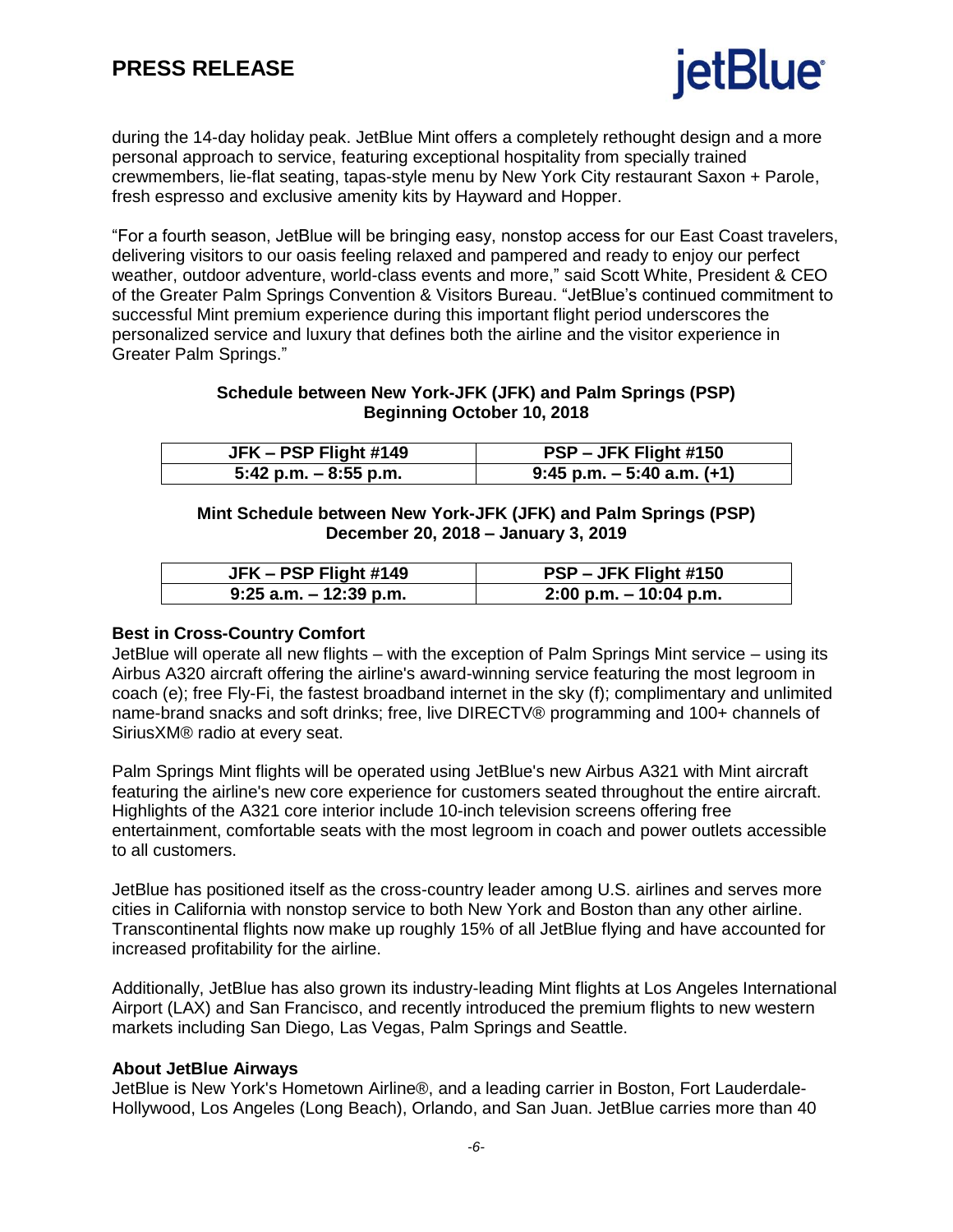## **PRESS RELEASE**



million customers a year to 101 cities in the U.S., Caribbean, and Latin America with an average of 1,000 daily flights. For more information please visit jetblue.com.

#### JetBlue Corporate Communications Tel: +1.718.709.3089 [corpcomm@jetblue.com](mailto:corpcomm@jetblue.com)

- (a) Blue fare shown. Fares include government taxes and fees and must be purchased by 04/26/18 (the earlier of 11:59 PM ET or local) for flights on Tuesdays, Wednesdays and Saturdays between 09/05/18 – 11/07/18. Limited exceptions apply; \$25 fee per person applies to fares purchased by phone. All fares are subject to limited availability; may not be available on all days or all flights; may change without notice; must be purchased at time of reservation; and are one-way, non-stop (except as otherwise noted), nonrefundable, and nontransferable. Taxes and fees apply to Award Flights, are the responsibility of the passenger, and will vary based on your departure and destination cities. The amount of taxes and fees required for an Award Flight is listed next to the applicable point requirement and is subject to change as required by law. [View](http://cts.businesswire.com/ct/CT?id=smartlink&url=http%3A%2F%2Fwww.jetblue.com%2Flegal%2Ftaxes%2F&esheet=51672137&newsitemid=20170822005457&lan=en-US&anchor=View+more+information+on+taxes+and+fees&index=2&md5=0b2163a4a2c11f254430526454fa0caa) more [information](http://cts.businesswire.com/ct/CT?id=smartlink&url=http%3A%2F%2Fwww.jetblue.com%2Flegal%2Ftaxes%2F&esheet=51672137&newsitemid=20170822005457&lan=en-US&anchor=View+more+information+on+taxes+and+fees&index=2&md5=0b2163a4a2c11f254430526454fa0caa) on taxes and fees. **Checked Baggage Allowance/Fees:** For Blue fares, first checked bag is \$25 and second bag is \$35. For Blue Plus, first checked bag is included and second bag is \$35. For Blue Flex fares, two checked bags are included. **Additional Baggage Terms (all fares):** Additional bags (over two) are \$100 each. Weight and size limits and exceptions for itineraries including flights operated or marketed by other airlines also apply. Fares do not include fees for oversized, overweight or extra baggage or other fees for products/services sold separately. View [baggage](http://cts.businesswire.com/ct/CT?id=smartlink&url=http%3A%2F%2Fwww.jetblue.com%2Ftravel%2Fbaggage%2F&esheet=51672137&newsitemid=20170822005457&lan=en-US&anchor=View+baggage+fees+and+other+optional+services+and+fees&index=3&md5=d1ea3c61c0eb2cc1db38a1a69363cd4f) fees and other optional services and [fees.](http://cts.businesswire.com/ct/CT?id=smartlink&url=http%3A%2F%2Fwww.jetblue.com%2Ftravel%2Fbaggage%2F&esheet=51672137&newsitemid=20170822005457&lan=en-US&anchor=View+baggage+fees+and+other+optional+services+and+fees&index=3&md5=d1ea3c61c0eb2cc1db38a1a69363cd4f) **Change/Cancellation Fees:** All reservations made one week or more prior to a flight's departure may be cancelled without penalty up to 24 hours after the reservation is made. Changes and cancellations made 60 days or more prior to departure date: Blue and Blue Plus: \$75 per person fee plus difference in fare. Blue Flex: difference in fare only for changes. Changes and cancellations made less than 60 days from departure date: Blue and Blue Plus: fares under \$100, \$75 per person plus difference in fare; fares between \$100 and \$149.99, \$100 per person plus difference in fare; and fares of \$150 or more, \$150 per person plus difference in fare. Blue Flex: difference in fare only. View [Change/Cancel](http://cts.businesswire.com/ct/CT?id=smartlink&url=http%3A%2F%2Fhelp.jetblue.com%2FSRVS%2FCGI-BIN%2Fwebisapi.dll%3FNew%2CKb%3DaskBlue%2Ccase%3Dobj%28383871%29&esheet=51672137&newsitemid=20170822005457&lan=en-US&anchor=View+Change%2FCancel+fees+information&index=4&md5=5d9d428d874c88dd32be90c24832f46e) fees [information.](http://cts.businesswire.com/ct/CT?id=smartlink&url=http%3A%2F%2Fhelp.jetblue.com%2FSRVS%2FCGI-BIN%2Fwebisapi.dll%3FNew%2CKb%3DaskBlue%2Ccase%3Dobj%28383871%29&esheet=51672137&newsitemid=20170822005457&lan=en-US&anchor=View+Change%2FCancel+fees+information&index=4&md5=5d9d428d874c88dd32be90c24832f46e) **Additional Change/Cancellation Terms (all fares):** For changes, there may be a fare adjustment. Cancellations receive JetBlue travel credit, valid for one year. Changes/cancellations must be made prior to scheduled departure (otherwise all money for fare is forfeited). Flight terms and [conditions](http://cts.businesswire.com/ct/CT?id=smartlink&url=http%3A%2F%2Fwww.jetblue.com%2Flegal%2Fflights-terms%2F&esheet=51672137&newsitemid=20170822005457&lan=en-US&anchor=Flight+terms+and+conditions+apply&index=5&md5=4dba99055d26b5cbb94fd07ac084825f) [apply.](http://cts.businesswire.com/ct/CT?id=smartlink&url=http%3A%2F%2Fwww.jetblue.com%2Flegal%2Fflights-terms%2F&esheet=51672137&newsitemid=20170822005457&lan=en-US&anchor=Flight+terms+and+conditions+apply&index=5&md5=4dba99055d26b5cbb94fd07ac084825f)
- (b) Blue fare shown. Fares include government taxes and fees and must be purchased by 04/26/18 (the earlier of 11:59 PM ET or local) for flights between 12/15/18 – 12/19/18 (LGB & BOS); and on 12/15/18 (FLL). Limited exceptions apply; \$25 fee per person applies to fares purchased by phone. All fares are subject to limited availability; may not be available on all days or all flights; may change without notice; must be purchased at time of reservation; and are one-way, non-stop (except as otherwise noted), nonrefundable, and nontransferable. Taxes and fees apply to Award Flights, are the responsibility of the passenger, and will vary based on your departure and destination cities. The amount of taxes and fees required for an Award Flight is listed next to the applicable point requirement and is subject to change as required by law. [View](http://cts.businesswire.com/ct/CT?id=smartlink&url=http%3A%2F%2Fwww.jetblue.com%2Flegal%2Ftaxes%2F&esheet=51672137&newsitemid=20170822005457&lan=en-US&anchor=View+more+information+on+taxes+and+fees&index=2&md5=0b2163a4a2c11f254430526454fa0caa) more [information](http://cts.businesswire.com/ct/CT?id=smartlink&url=http%3A%2F%2Fwww.jetblue.com%2Flegal%2Ftaxes%2F&esheet=51672137&newsitemid=20170822005457&lan=en-US&anchor=View+more+information+on+taxes+and+fees&index=2&md5=0b2163a4a2c11f254430526454fa0caa) on taxes and fees. **Checked Baggage Allowance/Fees:** For Blue fares, first checked bag is \$25 and second bag is \$35. For Blue Plus, first checked bag is included and second bag is \$35. For Blue Flex fares, two checked bags are included. **Additional Baggage Terms (all fares):** Additional bags (over two) are \$100 each. Weight and size limits and exceptions for itineraries including flights operated or marketed by other airlines also apply. Fares do not include fees for oversized, overweight or extra baggage or other fees for products/services sold separately. View [baggage](http://cts.businesswire.com/ct/CT?id=smartlink&url=http%3A%2F%2Fwww.jetblue.com%2Ftravel%2Fbaggage%2F&esheet=51672137&newsitemid=20170822005457&lan=en-US&anchor=View+baggage+fees+and+other+optional+services+and+fees&index=3&md5=d1ea3c61c0eb2cc1db38a1a69363cd4f) fees and other optional services and [fees.](http://cts.businesswire.com/ct/CT?id=smartlink&url=http%3A%2F%2Fwww.jetblue.com%2Ftravel%2Fbaggage%2F&esheet=51672137&newsitemid=20170822005457&lan=en-US&anchor=View+baggage+fees+and+other+optional+services+and+fees&index=3&md5=d1ea3c61c0eb2cc1db38a1a69363cd4f) **Change/Cancellation Fees:** All reservations made one week or more prior to a flight's departure may be cancelled without penalty up to 24 hours after the reservation is made. Changes and cancellations made 60 days or more prior to departure date: Blue and Blue Plus: \$75 per person fee plus difference in fare. Blue Flex: difference in fare only for changes. Changes and cancellations made less than 60 days from departure date: Blue and Blue Plus: fares under \$100, \$75 per person plus difference in fare; fares between \$100 and \$149.99, \$100 per person plus difference in fare; and fares of \$150 or more, \$150 per person plus difference in fare. Blue Flex: difference in fare only. View [Change/Cancel](http://cts.businesswire.com/ct/CT?id=smartlink&url=http%3A%2F%2Fhelp.jetblue.com%2FSRVS%2FCGI-BIN%2Fwebisapi.dll%3FNew%2CKb%3DaskBlue%2Ccase%3Dobj%28383871%29&esheet=51672137&newsitemid=20170822005457&lan=en-US&anchor=View+Change%2FCancel+fees+information&index=4&md5=5d9d428d874c88dd32be90c24832f46e) fees [information.](http://cts.businesswire.com/ct/CT?id=smartlink&url=http%3A%2F%2Fhelp.jetblue.com%2FSRVS%2FCGI-BIN%2Fwebisapi.dll%3FNew%2CKb%3DaskBlue%2Ccase%3Dobj%28383871%29&esheet=51672137&newsitemid=20170822005457&lan=en-US&anchor=View+Change%2FCancel+fees+information&index=4&md5=5d9d428d874c88dd32be90c24832f46e) **Additional Change/Cancellation Terms (all fares):** For changes, there may be a fare adjustment. Cancellations receive JetBlue travel credit, valid for one year. Changes/cancellations must be made prior to scheduled departure (otherwise all money for fare is forfeited). Flight terms and [conditions](http://cts.businesswire.com/ct/CT?id=smartlink&url=http%3A%2F%2Fwww.jetblue.com%2Flegal%2Fflights-terms%2F&esheet=51672137&newsitemid=20170822005457&lan=en-US&anchor=Flight+terms+and+conditions+apply&index=5&md5=4dba99055d26b5cbb94fd07ac084825f) [apply.](http://cts.businesswire.com/ct/CT?id=smartlink&url=http%3A%2F%2Fwww.jetblue.com%2Flegal%2Fflights-terms%2F&esheet=51672137&newsitemid=20170822005457&lan=en-US&anchor=Flight+terms+and+conditions+apply&index=5&md5=4dba99055d26b5cbb94fd07ac084825f)